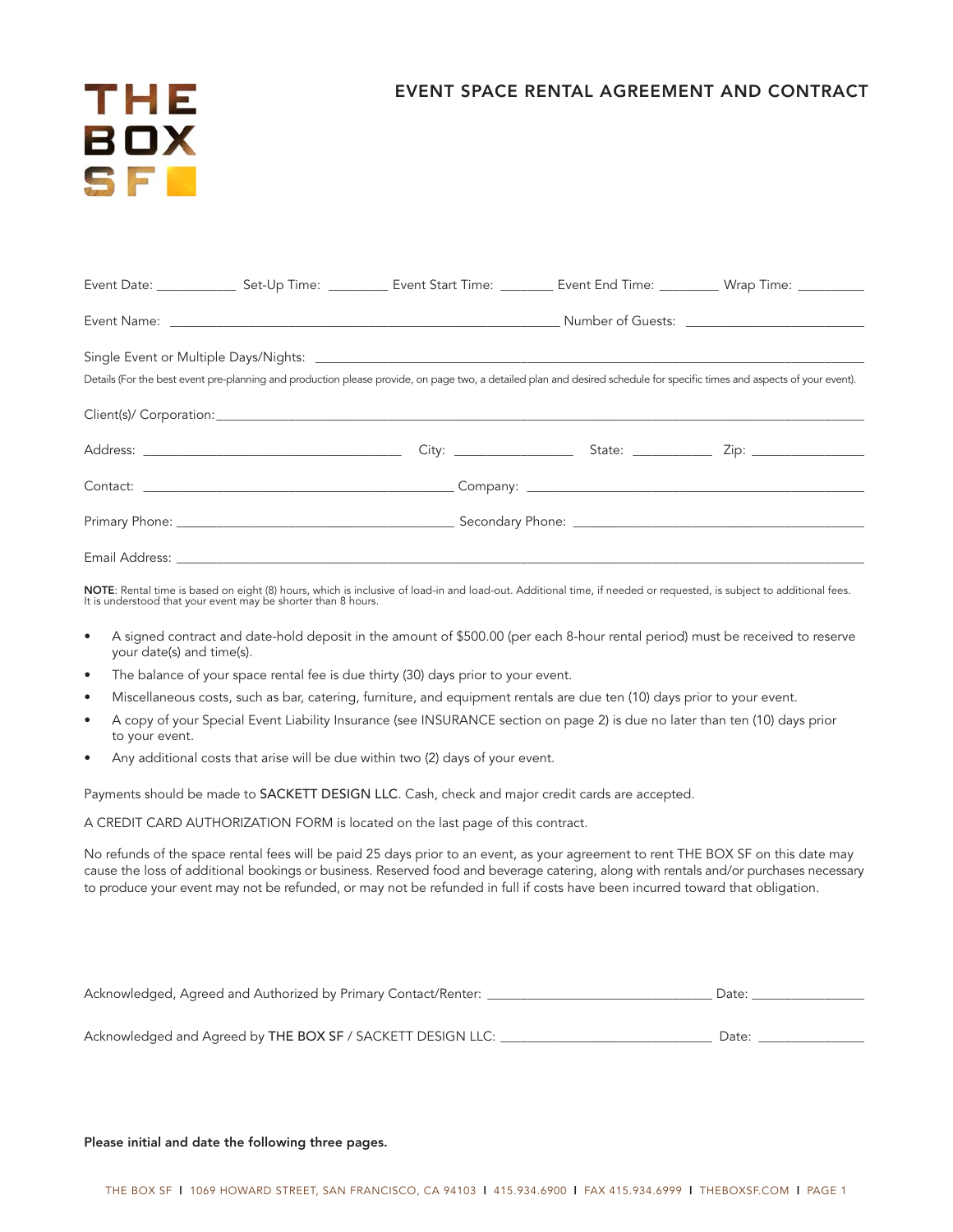

# CONDITIONS AND RESPONSIBILITIES OF RENTER

*Please read the material below to make sure all parties understand the requirements of providing for everyone's safety and keeping The Box SF a well maintained and safe location for future use.*

### DEPOSIT/RENTAL FEES

a signed contract and date-hold deposit in the amount of \$500.00 (per each 8-hour rental period) must be received to reserve your date(s) and time(s). The balance of your space rental fee is due thirty (30) days prior to your event. miscellaneous costs, such as bar, catering, rentals, etc., are due ten (10) days prior to your event. any additional costs that arise will be due within two (2) days of your event. No terms are implied or granted and no work will be allowed to commence until full payment is received.

## **INSURANCE**

Special Event Liability insurance is required of aLL renters and is due no later than ten (10) days prior to your event. The insurance must, at renter's sole expense, provide and maintain public liability and personal property damage insurance, insuring THE BOX SF and SackETT DESIGN LLC employees, contractors and contracted vendors against all bodily injury, property damage, personal injury and other loss arising out of renter's use and occupancy of the premises, or any other occupant on the premises, including appurtenances to the premises and sidewalks. The insurance required hereunder shall have a single limit liability of not less than \$1 million, and general aggregate liability of not less than \$2 Million. SACKETT DESIGN LLC shall be named as an additional insured of said policy.

if alcohol is to be served please make sure that the policy includes Host Liquor Liability coverage to protect you against alcoholrelated accidents, as you are ultimately liable for the safety of your guests. Established catering Services may use their license and insurance to cover this.

Any caterers and/or outside vendors, companies, and/or institutions MUST provide a copy of their Certificate of Insurance and catering License to THE BOX SF, naming the THE BOX SF/ SackETT dESign LLc as stated, and will be delivered at least one month prior to the event.

#### LIABILITY

Renter agrees to indemnify, defend, and hold THE BOX SF and SACKETT DESIGN LLC, its landlord, building owners, officers, employees, and agents harmless of and from any liabilities, costs, penalties, or expenses arising out of and/or resulting from the rental and use of the premises, including but not limited to, the personal guarantee of provision, service, and dispensing of payment by renter, its employees, and agents of alcoholic beverages at THE BOX SF and SACKETT DESIGN LLC.

In the event THE BOX SF and SACKETT DESIGN LLC, its landlord, building owners, officers, employees and/or agents, are required to file any action in court in order to enforce any provisions of this agreement, renter agrees to pay THE BOX SF and SackETT DESIGN LLC, its officers, landlord, building owners, employees and/or agents, all reasonable attorney fees, court fees, and costs of suit incurred by THE BOX SF and SACKETT DESIGN LLC, including all collection expenses and interest due.

# CATERING STANDARDS

we highly recommend that a caterer from our THE BOX SF recommended caterers list be used for your event. Our recommended caterers have experience working at THE BOX SF and are familiar with our regulations, policies, and procedures. Use of caterers not on our recommended list may result in an increased deposit and fee.

insurance/credit card—all caterers working at THE BOX SF are required to have a valid certificate of insurance and a credit card on file with us.

kitchen Policy—THE BOX SF kitchen is production space and is to be used for final food presentation, plating and bussing only. Please note that THE BOX SF does not provide dishes, glassware, pots, pans, knives or utensils. The kitchen production space will be provided in a clean condition and the space should be returned to a clean condition immediately following your event. a final walkthrough with a member of our event staff is mandatory at the close of your event. Please refer to check lists posted in the kitchen production area.

caterers must remove all trash, composting and recyclables from the site as we do not have adequate facilities. all trash, including sorted recyclables and properly sorted compostables, must be collected, properly bagged and removed by the caterer.

Failure to remove or clean will result in additional fees to caterer and will be charged to the caterer's credit card on file. THE BOX SF and SACKETT DESIGN LLC encourage those renting space to consider green, sustainable, fair trade, ecologically sound cleaning and zero waste solutions. THE BOX SF proudly commits to as close to zero waste events as possible.

Contact/Renter Initials: Date: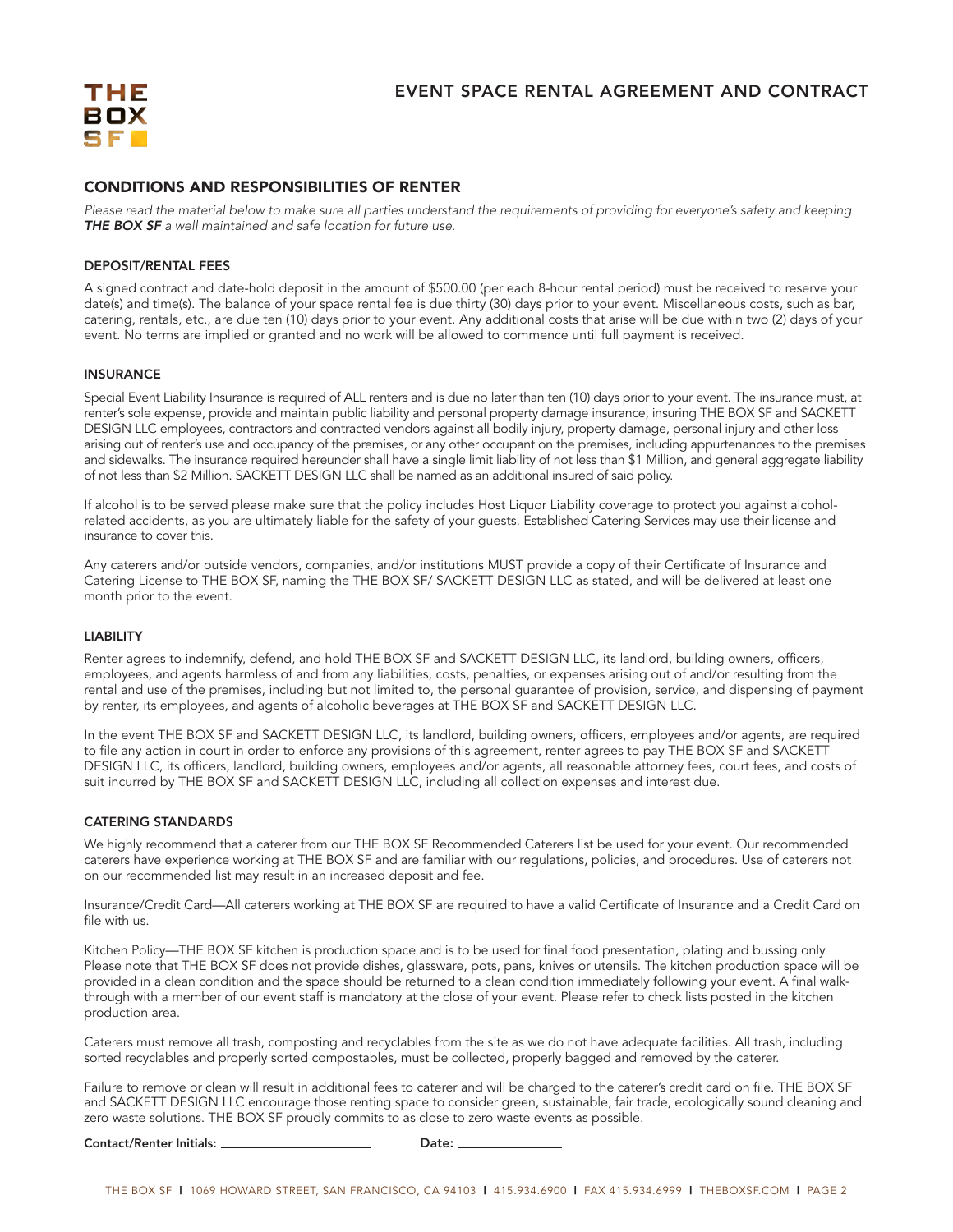

## CATERING/BAR GUEST COUNT

Final guest count changes mUST be submitted in writing at least ten (10) days prior to your event. and although additions may be made to your guest list up to two (2) days prior to your event, no refunds will be given for reductions to the guest count ten (10) days prior to your event.

## **CAPACITY**

- Gate Room—32 at table, 52 in room seated, 50 to 60 standing reception
- Main Room—80 for seated dinner, 85 lecture style, 110 standing reception
- Both Rooms-130 seated or 170 standing

Note: Both rooms are included in your rental.

# SITE DECORATION

THE BOX SF wants to make every event here a special and welcome experience. Therefore every effort will be made to allow renter to prepare decorations reflecting their creative requirements. we ask that only the staff of THE BOX SF rearrange and move any furnishings, including, but not limited to, artwork, lamps, antiques or seating. No nails, screws, staples or penetrating items are to be used on our walls or floors. nO glitter or foil (non-paper) confetti is allowed on site. Only low tack tape is allowed on our floors and wall. Any damage will be charged after your event.

# **CONDUCT**

There is absolutely no drug use or smoking of any kind tolerated on premises or within 25 feet of the building including loitering or congregating outside on the sidewalk at any time during the event. Disparaging remarks or any type of physical violence will not be tolerated and will be cause for immediate expulsion. Renter and guests shall use the premises in a considerate manner at all times. During underage events, such as school dances, we prefer that underage individuals do not have in and out privileges. Conduct deemed disorderly at the sole discretion of THE BOX SF or SACKETT DESIGN LLC staff shall be grounds for immediate expulsion from the premises and conclusion of the rental period. In such cases NO refund of the event costs shall be made.

#### LIVE MUSIC/DJs/NOISE

THE BOX SF encourages music and lots of dancing! However, please be aware that the premises are located near residential units and therefore neighborhood noise regulations do apply. in the event that renter's event creates a disturbance due to high noise volume, THE BOX SF's onsite manager has full authority to ask the renter, dJ or live music presenter to turn the entertainment down and/or off. If repeated disturbances are created, at THE BOX SF and SACKETT DESIGN LLC discretion, renter may be expelled from the premises or the offending noise will be ended. in the event of disturbances to the point of expulsion, no portion of the event costs will be refunded to renter.

Loud music must end by 10 p.m. during weeknights (Monday thru Thursday) and by midnight on weekends (Friday and Saturday). additional time can easily be added provided the volume is modest and it cannot be heard beyond the boundaries of the property or by immediate neighbors.

### Note: ARTICLE 29: REGULATION OF NOISE

- 1. no person shall produce or allow to be produced by any machine, or device, music or entertainment or any combination of same, on residential property over which the person has ownership or control, a noise level more than five dBa above the ambient at any point outside of the property plane.
- 2. No person shall produce or allow to be produced by any machine, or device, music or entertainment or any combination of same, on multi-unit residential property over which the person has ownership or control, a noise level more than five dBa above the local ambient three feet from any wall, floor, or ceiling inside any dwelling unit on the same property, when the windows and doors of the dwelling unit are closed, except within the dwelling unit in which the noise source or sources may be located.

# CANCELLATION

Date-Hold Deposit is Non-Refundable

From 25 days prior to event: NO SPACE RENTAL PAYMENT(S) WILL BE REFUNDED.

Contact/Renter Initials: Date: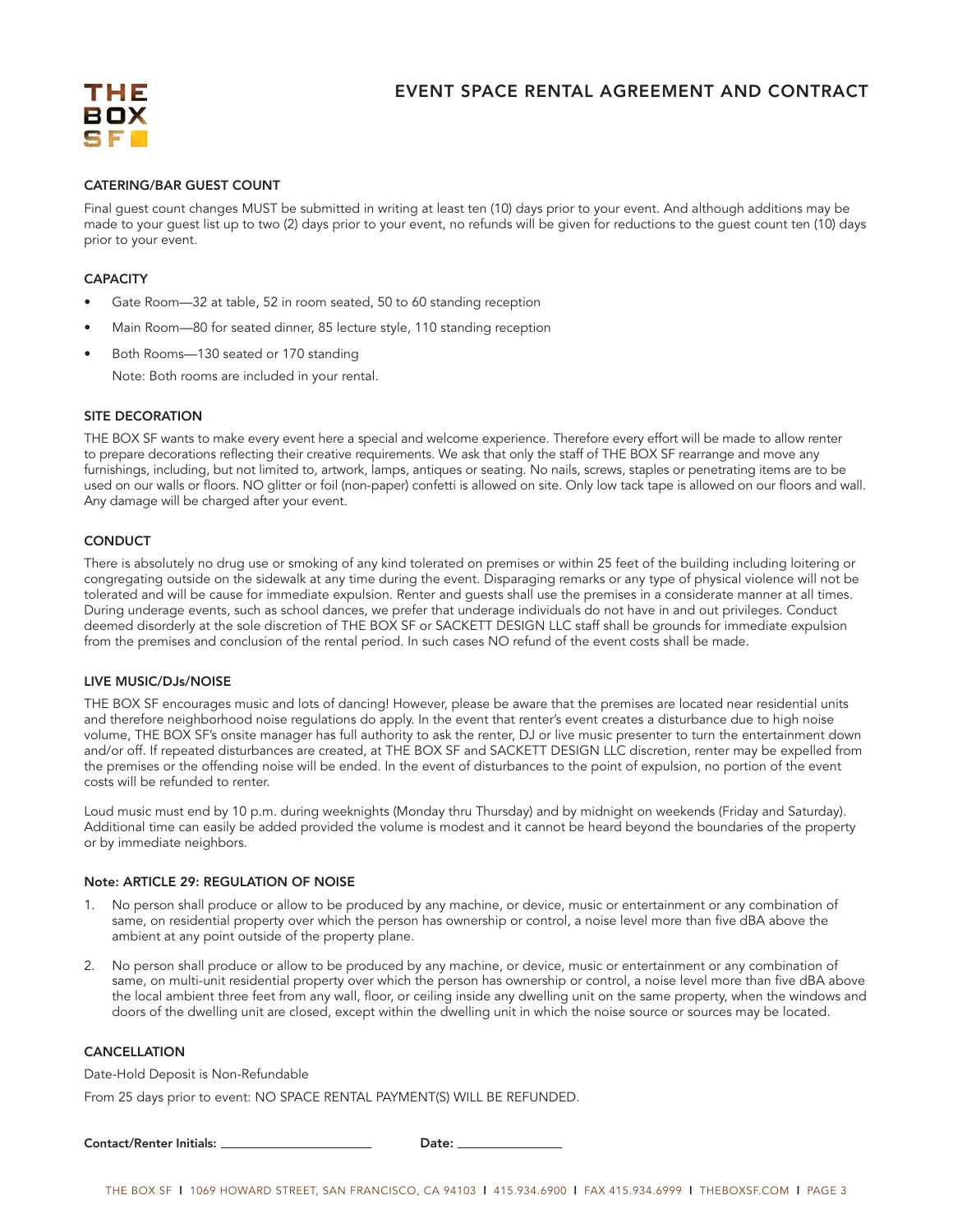# EVENT SPACE RENTAL AGREEMENT AND CONTRACT



## LOAD-IN/LOAD-OUT AND STORAGE

all load-ins and load-outs must take place within the designated timeframe given by THE BOX SF. if there is an event prior to yours a timed delivery will be required. THE BOX SF is not responsible for checking in or handling any items brought into the venue by rental companies. all external items must be checked in and signed for by the client or client's representative. all excess material (such as bubble wrap, boxes, hangers, plastic, etc.) created by deliveries must be removed and disposed of by rental company, client, or client's representative.

Limited storage is available upon request. Storage fees will be applied to any items left overnight or beyond normal load-in/loadout times. This also applies to items left post event for shipment out via courier. note: it is not the responsibility of THE BOX SF to ensure that pick-ups are scheduled and executed.

## CLEANING, TRASH AND EQUIPMENT REMOVAL

THE BOX SF will be in a clean condition prior to your event. within two (2) hours following the event, you are required to return the space to the same clean condition in which it was found.

THE BOX SF and SACKETT DESIGN LLC encourage those renting space to consider green, sustainable, fair trade, ecologically sound cleaning and zero waste solutions. THE BOX SF proudly commits to as close to zero waste events as possible. all trash, including sorted recyclables and properly sorted compostables, must be collected, properly bagged and removed by the renter or the caterer.

all rental equipment must be removed immediately following your event. Our freight elevator on moss Street is available for use.

## CITY, COUNTY, STATE AND FEDERAL LAWS

Renter agrees to comply with all applicable City, County, State, and Federal laws and shall conduct no illegal act on the premises. This is a drug free and non-smoking facility at all times, NO EXCEPTIONS. Renter shall not sell alcohol on premises at any time. Renter may not serve alcohol to minors on the premises at any time. Renter agrees, for everyone's safety, to ensure alcoholic beverages are consumed in a responsible manner. THE BOX SF reserves the right, in its exclusive discretion, to expel anyone who in its judgment is intoxicated or under the influence of alcohol or drugs, or who shall in any manner do or participate in any act jeopardizing the rights, use permit, or insurability of THE BOX SF or the safety of its staff, guests, or building contents.

### ENTRY AND EXIT

Renter agrees that THE BOX SF and SACKETT DESIGN LLC staff may enter and exit premises during the course of the event. A representative of THE BOX SF will be on site during your entire event and will be checking periodically with the responsible parties to insure everything is running smoothly. we will also be checking the bathroom, the overall premises, replenishing hand towels and toilet paper, and will be available for questions or to respond to needs or issues that may arise at any time.

## LOST AND FOUND

THE BOX SF and SACKETT DESIGN LLC take no responsibility for personal effects and possessions left on premises during or after any event. we do, however, maintain a lost and found and will hold recovered items up to 30 days. Every attempt will be made to return any recovered item to its rightful owner.

#### PROMOTIONS AND COPYRIGHT

It is important to us that you have a fantastic and successful event. Should THE BOX SF or SACKETT DESIGN LLC be engaged in the promotion or co-production of your event, it is imperative that we see and approve all marketing messages and communications. THE BOX SF is our name, please do nOT shorten it to "THE BOX" or "BOX SF".

we are happy to provide professionally created images of our space for promotional materials.

we hope you will refer others here and are happy to answer any questions you might have about the types of events we do. we are also happy to personally welcome your guests and speak to them about the historic nature of the building, or its contents.

a representative of THE BOX SF and/or promotional materials and signage will be present at all events, and any questions about the space, its contents or about our upcoming events and the charities we support can be directed to that representative.

Contact/Renter Initials: \_\_\_\_\_\_\_\_\_\_\_\_\_\_\_\_\_\_\_\_\_\_\_\_\_\_\_\_\_\_\_\_\_\_\_Date: \_\_\_